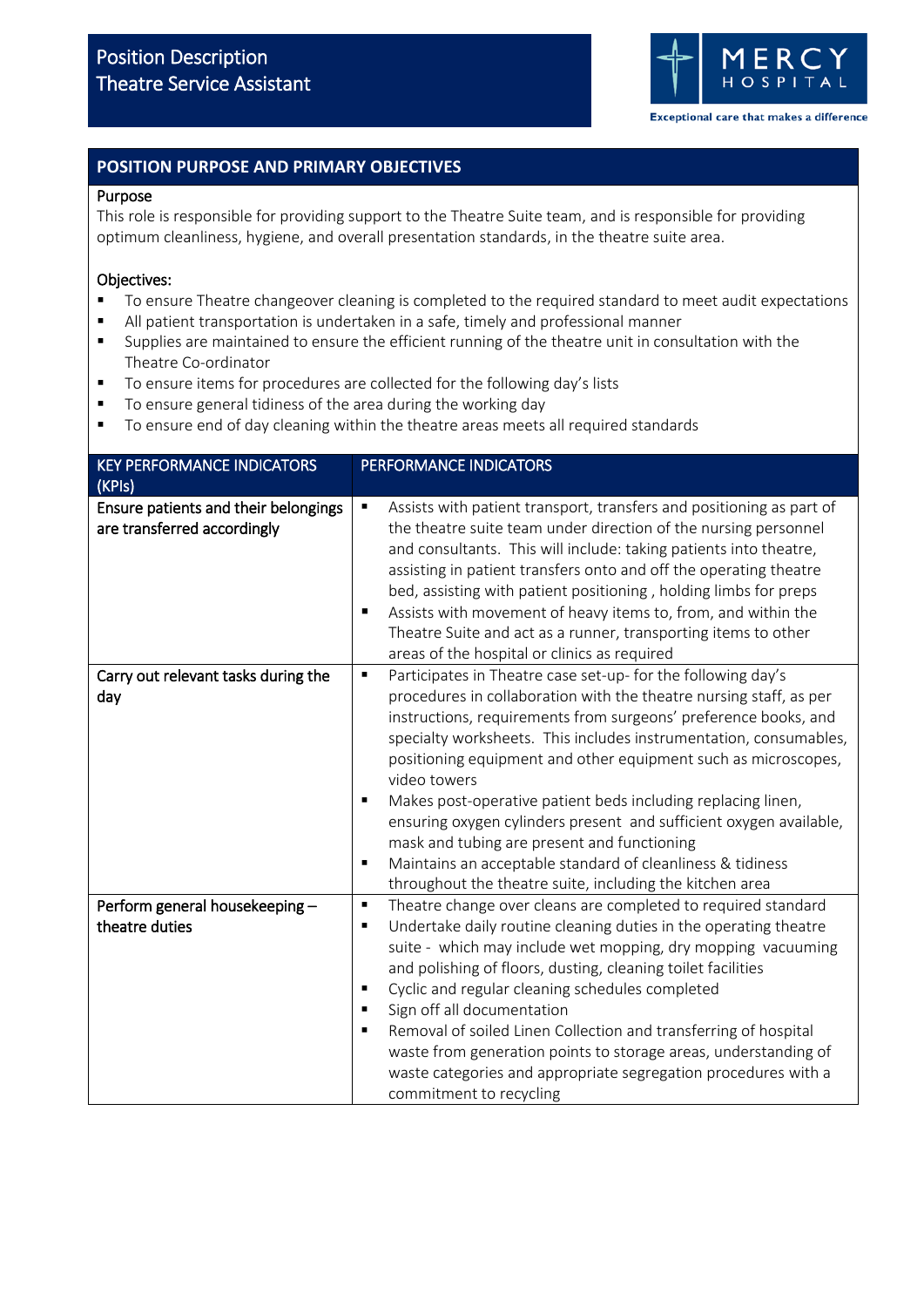| Carry out relevant tasks to clean     | Clean overhead ceilings lights and booms and walls high to low<br>٠                            |  |
|---------------------------------------|------------------------------------------------------------------------------------------------|--|
| theatres for following day's          | Clean stainless steel panels and glass<br>$\blacksquare$                                       |  |
| procedure                             | Clean computers shelving, vents and ferdi stands and stools<br>٠                               |  |
|                                       | including wheels                                                                               |  |
|                                       | Clean all equipment, plugs, cord, wheels, pedals, operating table<br>$\blacksquare$            |  |
|                                       | including squabs, cord and remote, attachments and towers                                      |  |
|                                       | removable trolleys and warming cabinets                                                        |  |
|                                       | Ensure operating table is plugged in at end of clean<br>$\blacksquare$                         |  |
|                                       | Removal of linen as required<br>٠                                                              |  |
|                                       | Fully clean scrub bays sinks, taps and benches<br>$\blacksquare$                               |  |
|                                       | X-ray light boxes<br>٠                                                                         |  |
|                                       | Remove visible marks from walls<br>٠                                                           |  |
| Complete appropriate documents        | Accurately completes documents to ensure demonstration of audit<br>$\blacksquare$              |  |
|                                       | compliance, as required according to Mercy policy                                              |  |
| <b>GENERAL</b>                        |                                                                                                |  |
|                                       |                                                                                                |  |
| Participate in quality improvement    | Recognise and act upon all opportunities for quality improvement<br>٠                          |  |
|                                       | Participate in quality improvement processes, quality activities<br>٠                          |  |
|                                       | and be accountable for following work routines, policies,                                      |  |
|                                       | procedures and expected standards                                                              |  |
| Constant performance                  | Continues to pursue opportunities and enhance knowledge and<br>٠                               |  |
| improvement through personal and      | skills appropriate to the area of work                                                         |  |
| professional development              | Meets Mercy Hospital skill competency requirements, such as, but<br>$\blacksquare$             |  |
|                                       | not limited to; fire, evacuation and health and safety training<br>٠                           |  |
|                                       | Participate in annual performance reviews and personal                                         |  |
|                                       | professional development planning<br>Actively participates in staff meetings<br>$\blacksquare$ |  |
| Communicate and engage within         | Actively contributes to Executive functions and responsibilities-<br>٠                         |  |
| the organisation                      | organisational-wide                                                                            |  |
|                                       | Contributes to a supportive work environment<br>$\blacksquare$                                 |  |
|                                       | Communicates with patients, families, colleagues and visitors in a<br>٠                        |  |
|                                       | professional and culturally appropriate manner                                                 |  |
| Acknowledge and maintain work         | To take all practicable steps to ensure personal safety, and the<br>٠                          |  |
| place health and safety procedures    | safety of others, while at work, according to the department's and                             |  |
|                                       | the Hospital's health and safety policies, procedures and systems                              |  |
|                                       | Adheres to current and relevant infection control practices<br>٠                               |  |
|                                       | maintaining a safe environment for both patients and staff                                     |  |
|                                       | Takes initiative and identifies, reports and resolves issues that may<br>٠                     |  |
|                                       | cause harm to themselves or others in the organisation                                         |  |
| Support Mercy Hospital in its role as | Mercy Hospital is an essential service and as such all staff must<br>٠                         |  |
| an essential service provider         | make every effort to come to work as long as it is safe to do so                               |  |
|                                       | Facilitating an emergency plan activation or adverse weather<br>$\blacksquare$                 |  |
|                                       | situation may require the monitoring and use of the Company's                                  |  |
|                                       | messaging/communication platform (currently Deputy) In the                                     |  |
|                                       | event of adverse weather or an emergency staff may be required                                 |  |
|                                       | to communicate with others in their department or assist each                                  |  |
|                                       | other with transport                                                                           |  |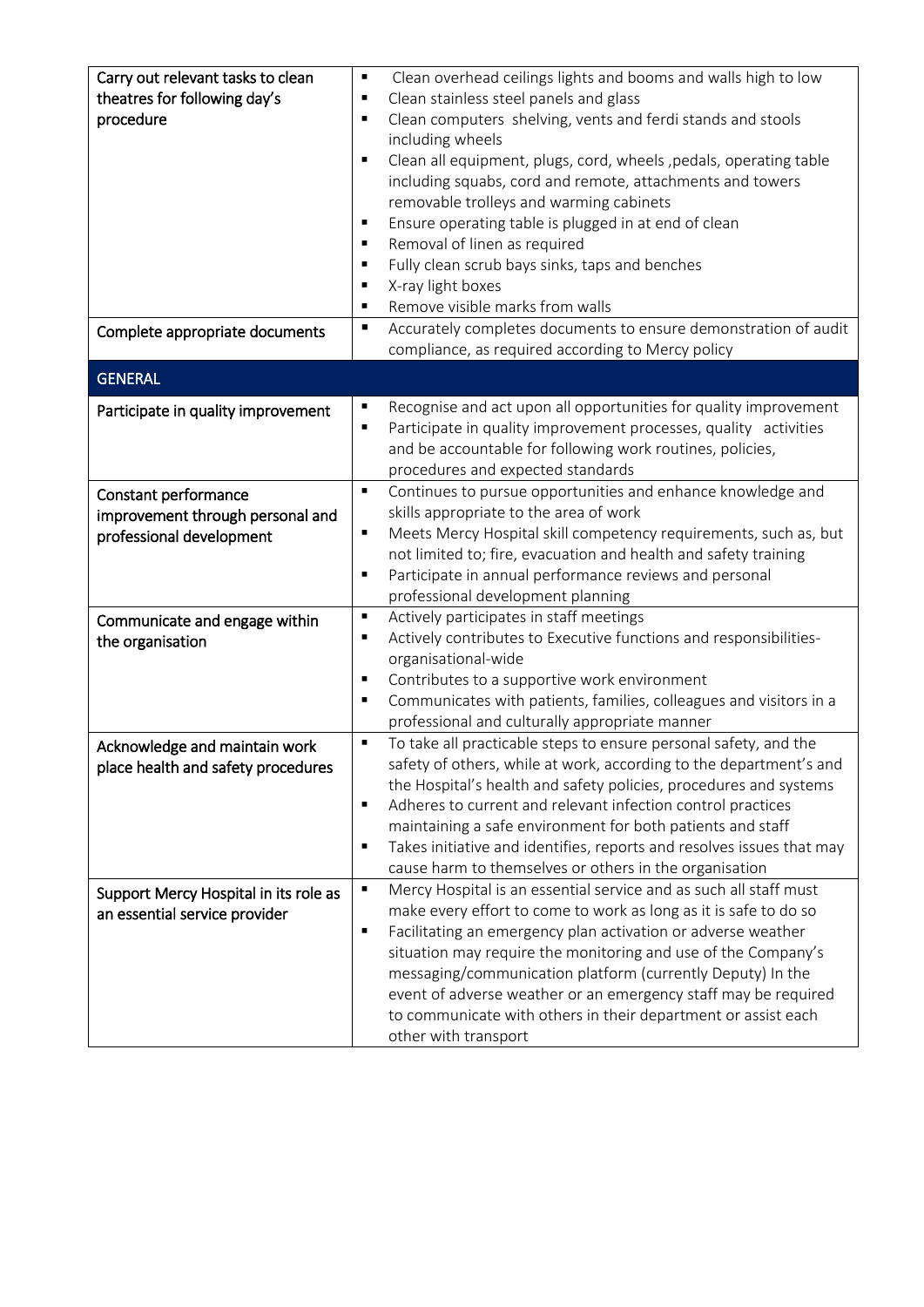| <b>RELATIONSHIPS</b>         |                                |
|------------------------------|--------------------------------|
| Reports to:                  | Direct Reports:                |
| TSA Coordinator              |                                |
| Internal Relationships:      | <b>External Relationships:</b> |
| All Staff, HoD, Team Leaders | Patients                       |

# PERSON SPECIFICATIONS

## Work Qualifications/Skills

Level 2 CPR.

#### Skills, Knowledge & Experience

- Related experience working in a hospital setting, and specifically theatres, an advantage
- Knowledge and experience in a theatre environment preferred
- Awareness of Infection Control practices, especially standard precautions and blood and body fluid precautions

#### Physical Requirements

Standing, walking, bending, sitting, stairs, simple grasping, fine manipulation, operating machinery equipment, lifting, overhead reaching, carrying, pushing/pulling, twisting, climbing, balancing, crouching, squatting, other reaching.

## Mercy Hospitals Shared Purpose

Exceptional care that makes a difference to our patients and community.

## Mercy Hospitals Values

# Hiranga - Excellence

We do our best every day, learning continuously.

#### Atawhai - Care

We respond to others with empathy, kindness and expertise.

# Whakaute - Respect

We interact respectfully with others.

#### Kotahitanga – Collaboration

We work together for the common good.

# Workplace Contribution

Mercy Hospital is committed to its obligations under the Treaty of Waitangi. Employees are required to give effect to the principles of the Treaty of Waitangi - Partnership, Participation and Protection.

## Health and Safety

Mercy Hospital is committed to achieving the highest level of health and safety for its staff. All employees are expected to take initiative and identify, report and resolve issues that may cause harm to themselves or others in the organisation. As an employee of Mercy, the health and safety of clients and colleagues, as well as your own, is your responsibility. You are expected to work safely at all times, and to actively participate in health and safety programs in your area. It is expected that you will report all accidents or potential hazards to your manager.

To participate in and comply with the requirements of the Health & Safety at Work Act 2015 and associated Mercy policies:

- Work practices ensure safety for self and others
- Advice or assistance is sought before commencing an unfamiliar work practice